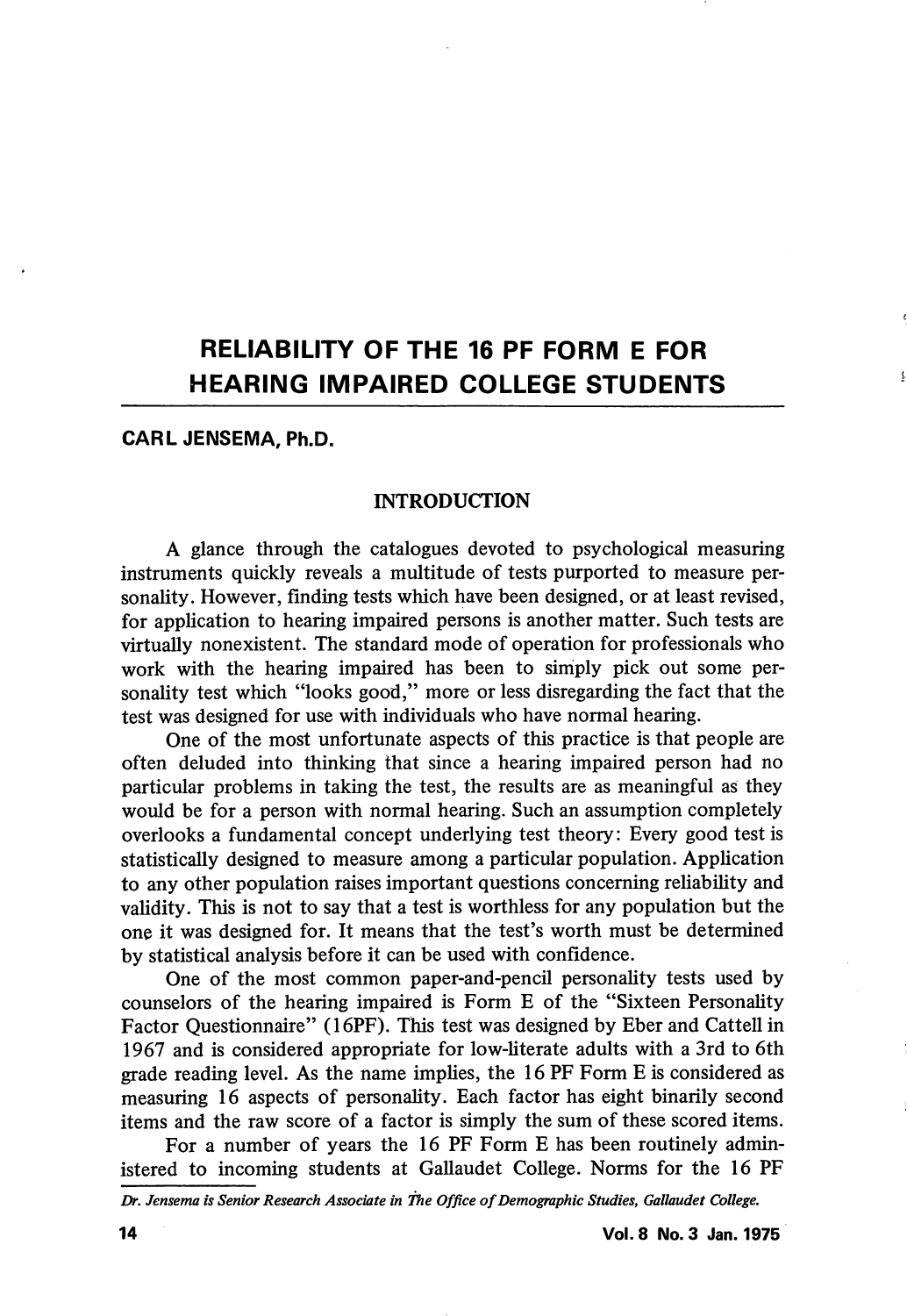based on these students were calculated by Trybus (1973) and revised with additional data by Jensema (in press). The norms are now available, but the reliability of these and how this reliability limits interpretation of the scores has not been previously discussed. The following paragraphs will investigate this topic.

#### METHOD

The data consisted of 128 binarily scored items of the 16 PF Form E from 414 female and 404 male hearing impaired students at Gallaudet Col lege. All students had at least a moderate hearing loss (BEA>90dB ISO). The mean age for both sexes was 19.8, with a standard deviation of 4.5 years for males and 4.3 years for females.

Since each of the 16 scales of the 16 PF is assumed to measure a separate aspect of personality, and since it is known that sex differences play an important role in responses to the items, the data was treated as being 32 short eight-item tests, each having been given to either 414 or 404 subjects. An item analysis was conducted on each of these short tests. Although a wide range of statistics related to item analysis were calculated, only those which are especially pertinent will be presented.

#### RESULTS

Table 1 gives the proportion of each sex who obtained a score of "1" on each particular item. A careful examination on Table 1 and items in the test booklet raise some intriguing questions about differences in response tendencies for the two sexes. For example, who would 95% of the females but only 36% of the males claim they were critical of other people's work (item  $116$ )? Other items refer to the examinees take this to mean a group of hearing people or a group of deaf people. The proportions obtained for some items are too extreme for the items to have much measuring value. For example, 96% of the females and 92% of the males scored "1" on item 1. Such high proportions automatically lower total score reliability.

The point-biserial corrections between each item and the sum of all other items of the factor are given in Table 2. The higher these correlations, the higher the reliability of the factor. Unfortunately, a glance at Table 2 shows that the correlations are low, the highest being .46 for females on item 85. The items for Factors M and N are dominated by near-zero and negative correlations, indicating little or no relationship.

The raw score mean, standard deviation (S.D.), standard error of the measure (S.E.M.) and the Kuder-Richardson formula-20 (KR-20) reliability coefficient are given in Table 3 for each sex on each factor. The KR-20 reliability coefficients are generally low. Factors with a KR-20 value of .4 or

Vol. 8 No. 3 Jan. 1975 15

નું

€

Α.

đ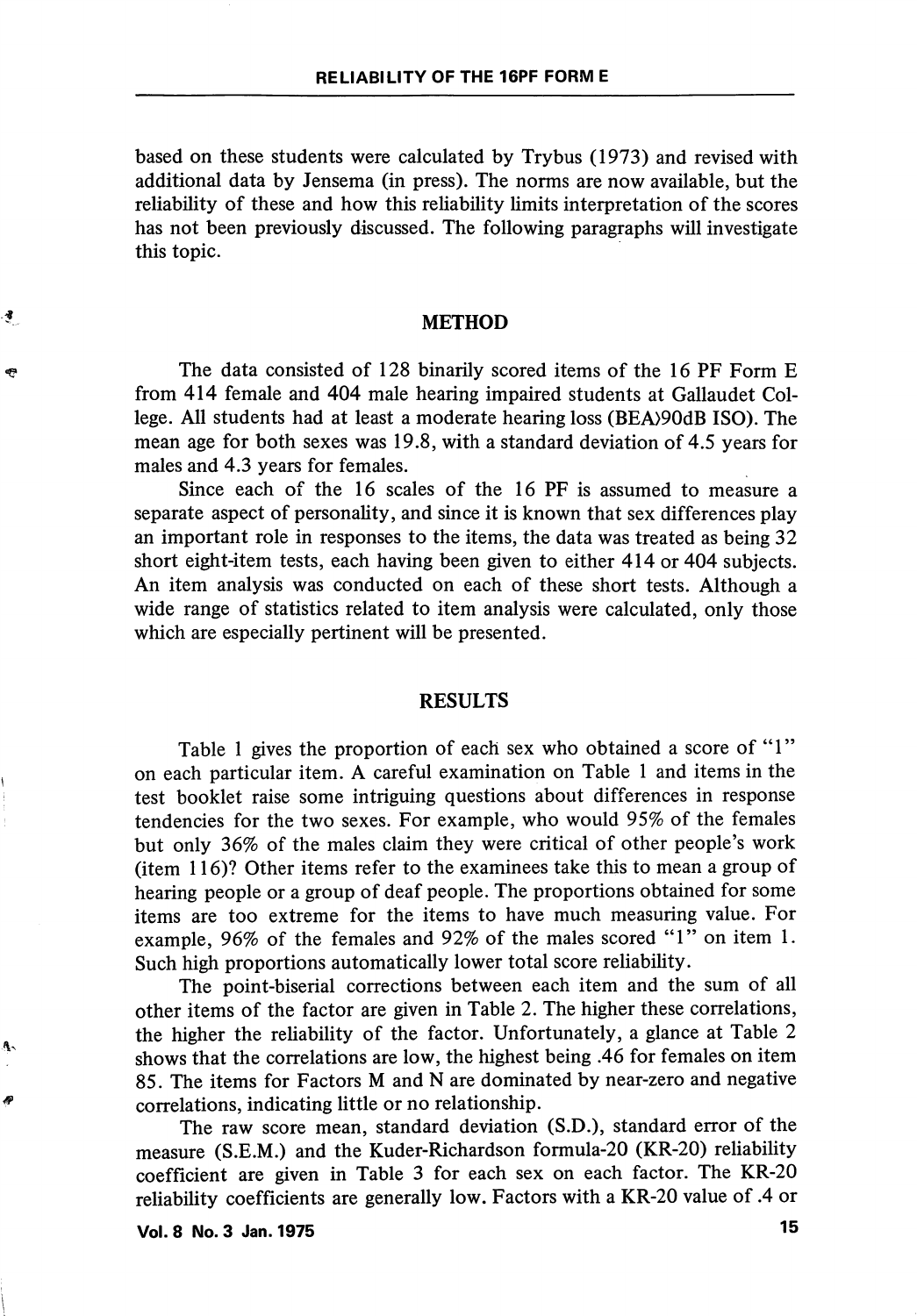|                  | FEMALE (N = 414) TEST ITEM NUMBER |                  |     |       |       |     |     | MALE (N = 404) TEST ITEM NUMBER |  |        |       |       |       |       |       |        |         |
|------------------|-----------------------------------|------------------|-----|-------|-------|-----|-----|---------------------------------|--|--------|-------|-------|-------|-------|-------|--------|---------|
| <b>FACTOR</b>    |                                   | 1-16 17-32 33-48 |     | 49-64 | 65-80 |     |     | 81-96 97-112 113-128            |  | $1-16$ | 17-32 | 33-48 | 49-64 | 65-80 | 81-96 | 97-112 | 113-128 |
| А<br>8           | .96                               | .78              | .56 | .90   | .58   | .91 | .33 | .64                             |  | .92    | .61   | .65   | .72   | .49   | .80   | .36    | .55     |
| B<br>٠           | .81                               | .81              | .91 | .98   | .90   | .71 | .64 | .95                             |  | .78    | .81   | .92   | .98   | .86   | .64   | .80    | .96     |
| с                | .76                               | .50              | .33 | .77   | .72   | .78 | .36 | .72                             |  | .75    | .50   | .35   | .77   | .69   | .75   | .36    | .70     |
| Ε                | .15                               | .32              | .59 | .36   | .17   | .71 | .64 | .95                             |  | .26    | .34.  | .57   | .45   | .28   | .64   | .28    | .36     |
| F                | .87                               | .46              | .66 | .76   | .96   | .81 | .61 | .54                             |  | .91    | .56   | .65   | .69   | .95   | .82   | .64    | .56     |
| G                | .28                               | .80              | .37 | .79   | .70   | .52 | .88 | .63                             |  | .23    | .70   | .36   | .68   | .65   | .46   | .79    | .60     |
| н                | .72                               | .43              | .41 | .36   | .50   | .24 | .33 | .46                             |  | .73    | .45   | .57   | .44   | .62   | .27   | .40    | .56     |
| ı.               | .81                               | .56              | .63 | .93   | .74   | .88 | .87 | .77                             |  | .42    | .30   | .41   | .74   | .56   | .52   | .63    | .61     |
| L                | .18                               | .65              | .23 | .64   | .17   | .46 | .37 | .53                             |  | .24    | .67   | .38   | .65   | .30   | .48   | .33    | .57     |
| M                | .19                               | .76              | .48 | .59   | .40   | .58 | .23 | .40                             |  | .35    | .62   | .51   | .54   | .42   | .55   | .28    | .32     |
| N                | .49                               | .79              | .67 | .43   | .58   | .58 | .36 | .29                             |  | .56    | .65   | .67   | .44   | .57   | .64   | .25    | .24     |
| $\circ$          | .65                               | .59              | .50 | .43   | .70   | .66 | .64 | .34                             |  | .68    | .53   | .39   | .31   | .58   | .47   | .54    | .26     |
| $\mathbf{o}_{1}$ | .41                               | .46              | .81 | .64   | .31   | .87 | .73 | .52                             |  | .51    | .42   | .76   | .68   | .23   | .84   | .72    | .40     |
| $Q_{2}$          | .55                               | .26              | .24 | .42   | .30   | .47 | .24 | .11                             |  | .46    | .35   | .31   | .43   | .27   | .36   | .33    | .17     |
| $Q_3$            | .31                               | .52              | .75 | .84   | .73   | .58 | .87 | .77                             |  | .26    | .54   | .74   | .68   | .71   | .64   | .64    | .83     |
| $Q_4$            | .46                               | .15              | .61 | .47   | .16   | .25 | .42 | .71                             |  | .43    | .28   | .49   | .41   | .14   | .24   | .36    | .53     |
|                  |                                   |                  |     |       |       |     |     |                                 |  |        |       |       |       |       |       |        |         |

TABLE 1: Proportion of Subjects Scoring "1" On Each Item of the 16PF Form E

TABLE 2: Point Biserial Correlation of Items With Item-Excluded Subtest Scores for the 16PF Form E

FEMALE (N = 414) TEST ITEM NUMBER MALE (N = 404) TEST ITEM NUMBER

 $\mathcal{L}$ 

 $\sim$ 

44.

 $\sim$   $\sim$ 

| <b>FACTOR</b>    | $1-16$ | $17 - 32$ | 33-48 | 49-64 | 65-80 | 81-96  |        | 97-112 113-128 | $1-16$ | $17 - 32$ | 33-48   | 49-64 | 65-80   | 81-96   | 97-112 | 113-128 |
|------------------|--------|-----------|-------|-------|-------|--------|--------|----------------|--------|-----------|---------|-------|---------|---------|--------|---------|
| Α                | .02    | .02       | .10   | .16   | .10   | .08    | .10    | .10            | .18    | .24       | .14     | .33   | .22     | .21     | .18    | .25     |
| в                | .07    | .36       | .12   | .11   | .43   | .37    | .26    | .02            | .24    | .43       | .09     | .04   | .46     | .37     | .30    | .09     |
| c                | .18    | .21       | .12   | .21   | .30   | .05    | .16    | .21            | .18    | .21       | .16     | .20   | .21     | .04     | .11    | .21     |
| ε                | .16    | .02       | .05   | .13   | .15   | .14    | .04    | .04            | .15    | .12       | .08     | .06   | , 14    | .00     | .16    | .18     |
| F                | .30    | .31       | .40   | .44   | .22   | .46    | .38    | .38            | .13    | .33       | .36     | .42   | .26     | .36     | .35    | .35     |
| G                | .25    | .06       | .18   | .06   | .06   | .10    | .12    | .03            | .15    | .11       | .16     | .05   | .10     | .12     | .06    | $-0.02$ |
| н                | .32    | .38       | .41   | .11   | .44   | .17    | .40    | .28            | .39    | .36       | .36     | .16   | .31     | .10     | .38    | .21     |
| $\mathbf{I}$     | .28    | .23       | .22   | .13   | .18   | .32    | .09    | .19            | .33    | .25       | .15     | .22   | .26     | .36     | .20    | .29     |
| г                | .13    | .05       | .10   | .12   | .18   | .02    | .21    | , 14           | .07    | .06       | .16     | .15   | .15     | .05     | .16    | .12     |
| M                | $-02$  | $-06$     | .04   | .07   | .01   | .09    | .08    | .15            | .01    | .03       | .03     | .04   | $-0.09$ | .05     | .00    | .08     |
| N                | .08    | .00       | .04   | .05   | .01   | $-.08$ | $-.08$ | .01            | .07    | $-04$     | $-0.08$ | .01   | .13     | $-0.05$ | .00    | .11     |
| $\mathbf{o}$     | .24    | .25       | .28   | .32   | .20   | .31    | .18    | .25            | .24    | .26       | .20     | .23   | .05     | .21     | .08    | .20     |
| $\mathbf{o}_{1}$ | .41    | .40       | .15   | .25   | .01   | .32    | .31    | .01            | .38    | .40       | .14     | .09   | .03     | .22     | .33    | .02     |
| $\mathbf{O}_2$   | .22    | .43       | .29   | .20   | -23   | .27    | .34    | .36            | .17    | .43       | .44     | .15   | .22     | .36     | .38    | .45     |
| $\mathbf{Q}_3$   | .03    | .14       | -23   | .16   | .27   | .01    | .30    | .09            | $-07$  | .09       | .22     | .13   | .26     | ,11     | .29    | .03     |
| $Q_4$            | .23    | .20       | .23   | .16   | .34   | .31    | .25    | .20            | .18    | .28       | .29     | .24   | .34     | .33     | .33    | .30     |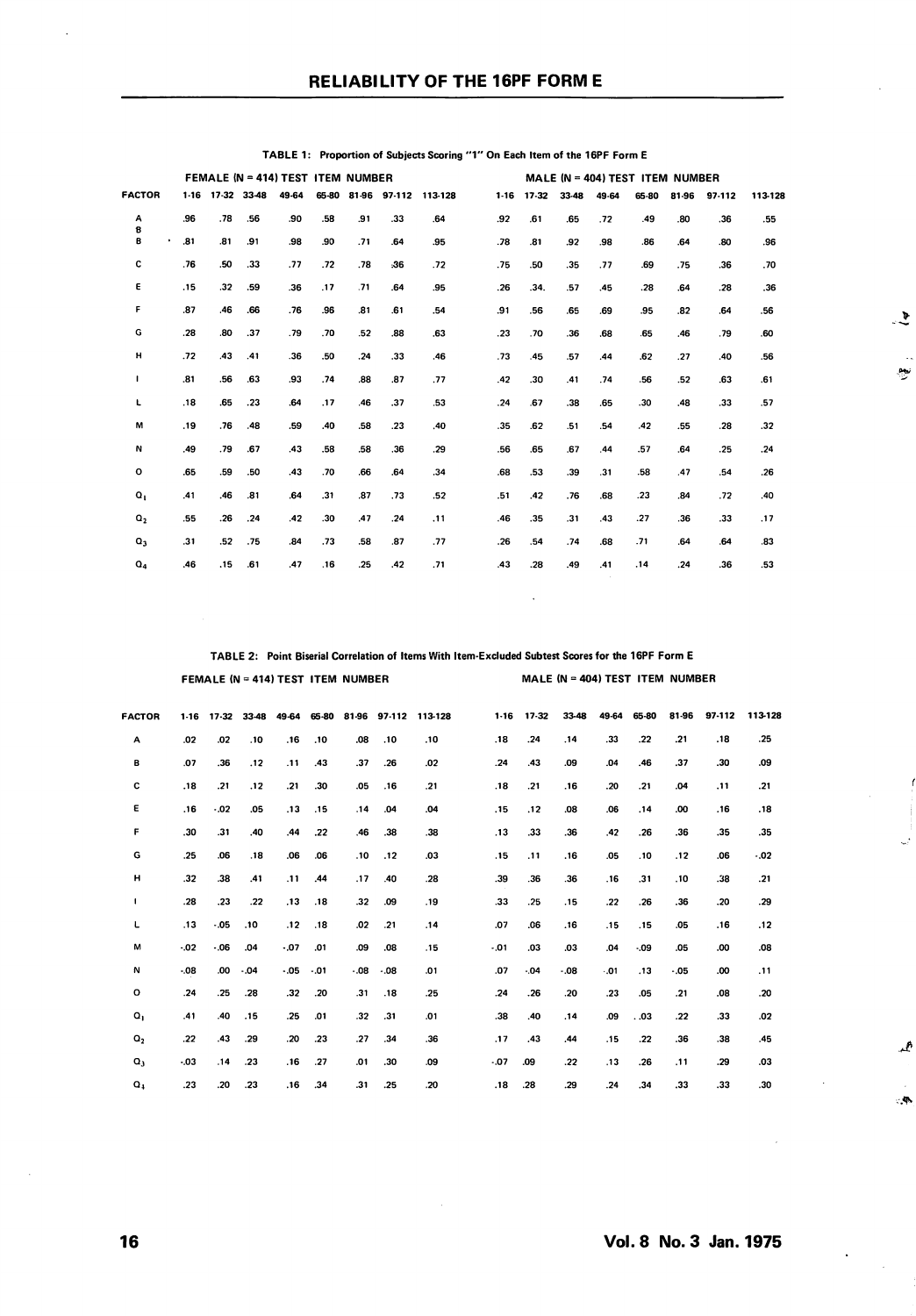| Test Score Statistics For Each Factor of the 16PF Form E |             |                    |        |              |             |                   |        |              |  |  |  |
|----------------------------------------------------------|-------------|--------------------|--------|--------------|-------------|-------------------|--------|--------------|--|--|--|
|                                                          |             | FEMALE $(N = 414)$ |        |              |             | MALE (N = $404$ ) |        |              |  |  |  |
| <b>FACTOR</b>                                            | <b>MEAN</b> | S.D.               | S.E.M. | <b>KR-20</b> | <b>MEAN</b> | S.D.              | S.E.M. | <b>KR-20</b> |  |  |  |
| Α                                                        | 5.66        | 1.28               | 1.13   | .22          | 5.10        | 1.68              | 1.21   | .48          |  |  |  |
| в                                                        | 6.55        | 1.35               | .97    | .48          | 6.74        | 1.38              | .91    | .56          |  |  |  |
| C                                                        | 4.49        | 1.61               | 1.22   | .42          | 4,87        | 1.60              | 1.25   | .39          |  |  |  |
| Ε                                                        | 3.89        | 1.34               | 1.18   | .22          | 3.18        | 1.54              | 1,30   | .28          |  |  |  |
| F                                                        | 5.68        | 1.86               | 1.08   | .67          | 5.77        | 1.78              | 1.10   | .62          |  |  |  |
| G                                                        | 4.97        | 1.43               | 1.22   | .27          | 4.47        | 1.47              | 1.29   | .24          |  |  |  |
| н                                                        | 3.45        | 1.99               | 1.23   | .62          | 4.03        | 1.93              | 1.26   | .58          |  |  |  |
| I                                                        | 6.20        | 1.47               | 1,08   | .46          | 4.18        | 1.88              | 1.27   | .54          |  |  |  |
| L                                                        | 3.24        | 1.47               | 1.26   | .26          | 3.63        | 1.55              | 1.30   | .30          |  |  |  |
| М                                                        | 3.62        | 1.36               | 1,31   | .08          | 3.58        | 1.40              | 1.36   | .05          |  |  |  |
| N                                                        | 4.19        | 1.27               | 1.35   | .14          | 4.03        | 1,26              | 1.35   | $-15$        |  |  |  |
| o                                                        | 4.49        | 1.87               | 1.27   | .54          | 3.76        | 1.71              | 1.30   | .42          |  |  |  |
| $\mathbf{Q}_1$                                           | 4.74        | 1.70               | 1.21   | .49          | 4.56        | 1,64              | 1.22   | .45          |  |  |  |
| $\mathsf{Q}_2$                                           | 2.59        | 1.81               | 1.17   | .58          | 2.67        | 1,94              | 1.20   | .61          |  |  |  |
| $Q_3$                                                    | 5.37        | 1.46               | 1.19   | .33          | 5.23        | 1,48              | 1.22   | .32          |  |  |  |
| $Q_4$                                                    | 3.23        | 1.72               | 1.20   | .51          | 2,88        | 1.86              | 1,21   | .58          |  |  |  |

TABLE 3:

 $\mathbf{I}$ 

ý.

ŧ.

 $\frac{1}{\Gamma}$  $\sim 10^7$